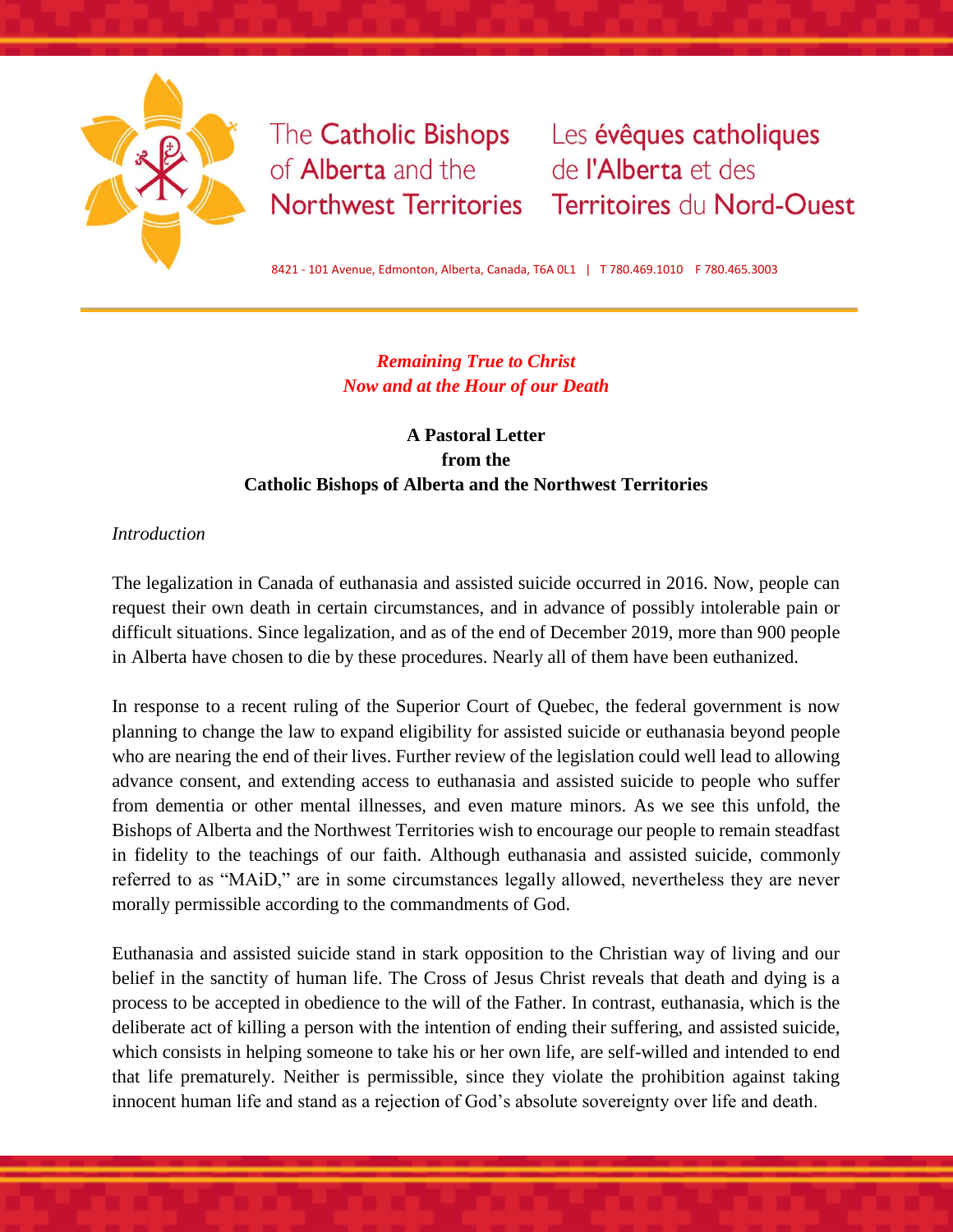### **Surrender in Faith**

Our foundational point of reference in all things is the life, death, and resurrection of our Lord Jesus Christ. Following Jesus means that, just as he did, we surrender the entirety of our lives to the Father, including our death, trusting in God's nearness at every moment and in the goodness of His sovereign will. By the self-offering of Jesus on the Cross and his rising from the dead, God has rendered our human death the gateway to eternal life in the blessedness of heaven. Therefore, having lived in communion with Jesus through Baptism, and placing our hope in the mercy of God, we can face the end of our earthly journey and the judgment that awaits us with faith, serenity, and courage. As Christians who pray daily to the Father "thy will be done," we acknowledge that it is not for us to determine when our lives will end, nor to bring about our own death or ask others to end our lives for us.

Much of the messaging today concerning euthanasia and assisted suicide, which are morally wrong acts, presents these procedures as compassionate, dignified, and loving. Even the terminology chosen in Canada, "Medical Assistance in Dying (MAiD)," sounds caring, gentle and helpful. It is therefore necessary to be vigilant and on guard not to allow euphemisms to mislead us by masking reality. All of us are in need of support and welcome assistance at the time of our dying. Assistance *to hasten* our death, though, is a very different matter. By engaging in the acts of euthanasia and assisted suicide, one is terminating innocent human life. This is never morally permissible.

### **Preparing for a Holy Death**

From a Christian perspective, dying is one of the most important moments in our journey with God. We look forward in hope to being in the House of the Father, and so desire to be prepared and ready for that moment when God will call us to Himself. The sacraments given to the Church by Christ are a source of great spiritual comfort and assistance at this time. The mercy God bestows in the confession and absolution of our sins, the Sacrament of the Sick, and the Eucharist received as *Viaticum* ("food for the journey"), leads us to the grace of a holy death. We also prepare well by reconciling with others and taking leave of our families, trusting that after our death they will remember and pray for us as we go forward to our eternal rest.

Having the support of family, friends, pastors and health care professionals who acknowledge these spiritual realities is of great importance during this stage of our journey. Indeed, the Christian community earnestly desires to draw near to those who are preparing to die. Pope Francis strongly urges us to accompany people in all circumstances of life. This is especially significant as one enters the end stages of life and is near death. To persons at the end of their lives or experiencing severe suffering, the offering of consistent and loving support affirms their inestimable value and dignity as human beings created and loved by God.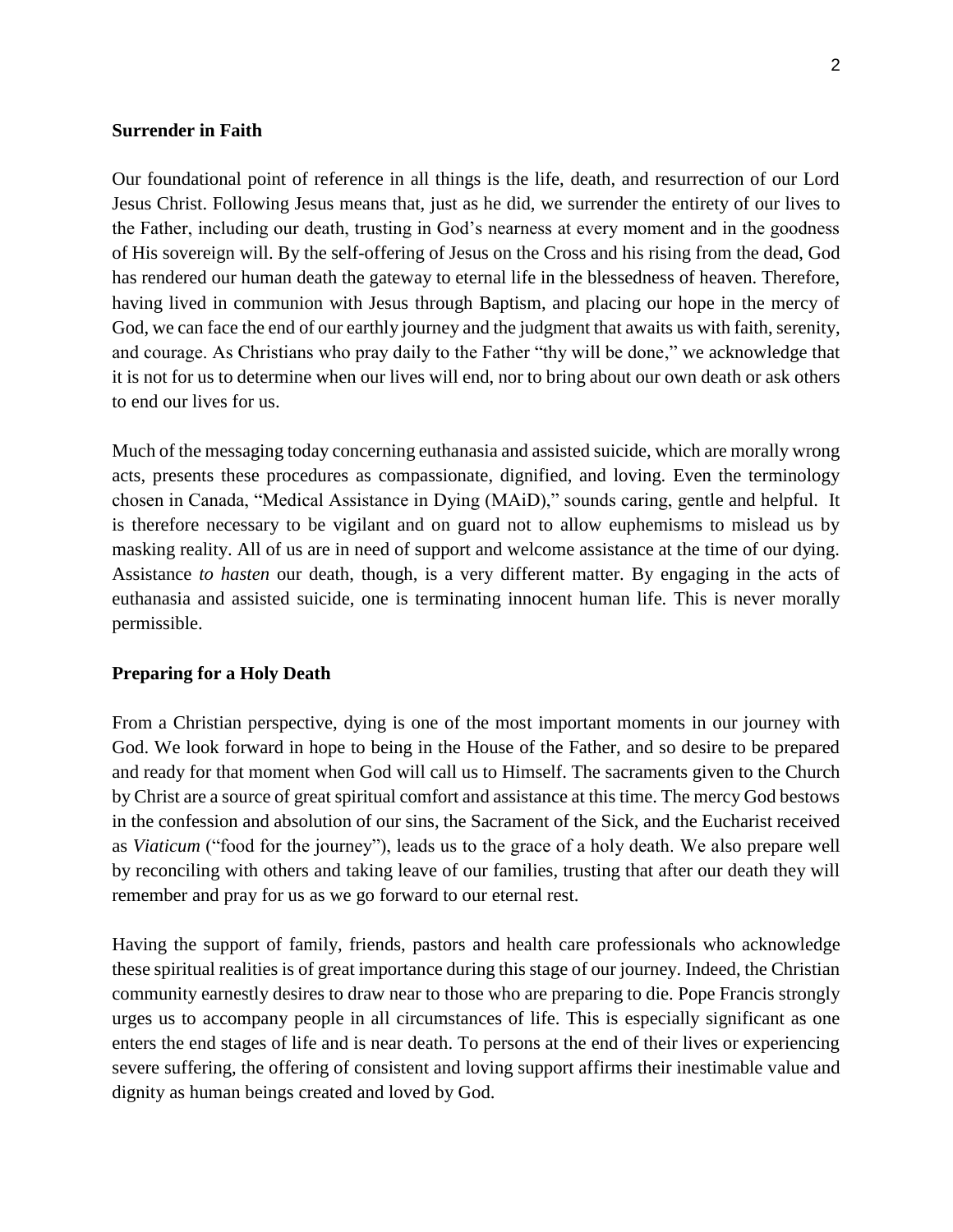#### **A Call to Advocacy**

Among the ways to accompany people and assist them to die well, and that do not deliberately or intentionally bring about their death is the offering of excellent quality palliative care. The Catholic Church strongly advocates for this holistic medical care  $-$  physical, emotional and spiritual  $-$  at the end of life, and that all people have access to it for the alleviation of their suffering. This medical care is generally available in most large jurisdictions in Canada, but not everywhere across the country. Therefore, we urgently need to remind our lawmakers that palliative care ̶ which by its very nature does not include assisted suicide or euthanasia ̶ is of vital human importance for people who are dying and their family members. We must encourage them not only to extend the availability of palliative care to the whole population of our land, but also to guarantee that palliative care providers will not be forced to participate in MAiD.

Our advocacy must also embrace the need to protect the conscience rights of healthcare professionals, who give their lives to accompany and care for the sick and suffering but conscientiously object to cooperating in euthanasia and assisted suicide on moral or religious grounds. They know these procedures are ethically wrong, and contrary to their reasons for choosing the medical profession in the first place. Canada is a democratic country that, in its *Charter of Rights*, proclaims liberty of conscience and freedom of religion as first among all rights. Let us urge our lawmakers to uphold the *Charter* by preserving these freedoms, which are essential for maintaining the common good in our pluralistic society.

Pope Francis reminds us in his message for the XXVIII World Day of the Sick (February 11, 2020): "Life must be welcomed, protected, respected and served from its beginning to end: both human reason and faith in God, the author of life, require this." The most effective way in which to express our consistent opposition to assisted suicide and euthanasia, and advocate for excellent quality palliative care and the protection of conscience rights, is by direct contact with our Members of Parliament. We strongly encourage you to reach out to your elected representative in defense of the dignity and sanctity of human life.

#### *Conclusion*

The Catholic Church, faithful to Christ her Founder, teaches and gives witness to the reverence that is due to every human life. She believes and affirms that life in all its mystery is a gift to us from God our Creator, never to be rejected but always protected from beginning to end, from conception until natural death. Let us lift up our prayers on behalf of anyone who may be in danger of seeking to die by euthanasia or assisted suicide. With the help of our prayers and the support of our accompaniment, may they choose instead to surrender to the mystery of God's sovereign and loving will. We must pray, too, for their families, anguishing over the suffering of their loved one and sometimes forced to grapple with this immoral legal option.